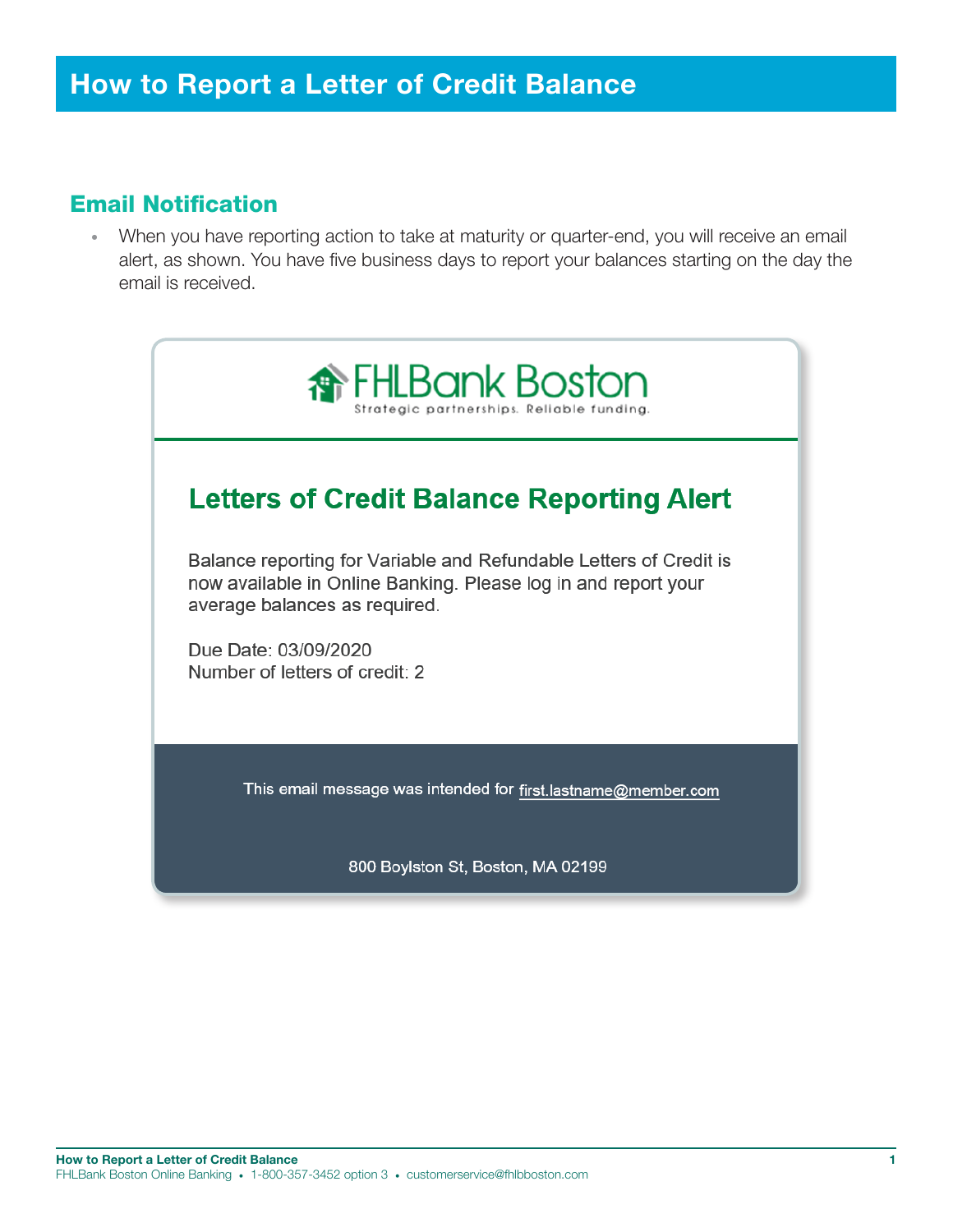## How to Report a Letter of Credit Balance

#### STEP 1/3 Access LOC Balance Reporting Page

- Log in to Online Banking and access the LOC Balance Reporting page from the main menu under Letters of Credit.
- Note: If you do not have proper access, you will not see the sub-menu link. Contact your institution's User Entitlement Administrator (UEA) to arrange permissions.

圓 Letters of Credit Create New Letter of Credit View Letter of Credit List LOC Balance Reporting

### STEP 2/3 Report the Average Daily Balances

• Once you click on LOC Balance Reporting, you will see all your open items that need reporting. You can complete all at once or one at a time. After completing one or all of the Average Daily Balance fields, click **Continue**.

| state of texas | 03/29/2019 | 03/29/2019 - 03/31/2019 | Open              |
|----------------|------------|-------------------------|-------------------|
| state of texas | 03/29/2019 | 03/29/2019 - 03/31/2019 | Open              |
| state of texas | 03/18/2019 | 03/18/2019 - 03/31/2019 | Open              |
|                |            |                         | Clear<br>Continue |
|                |            |                         |                   |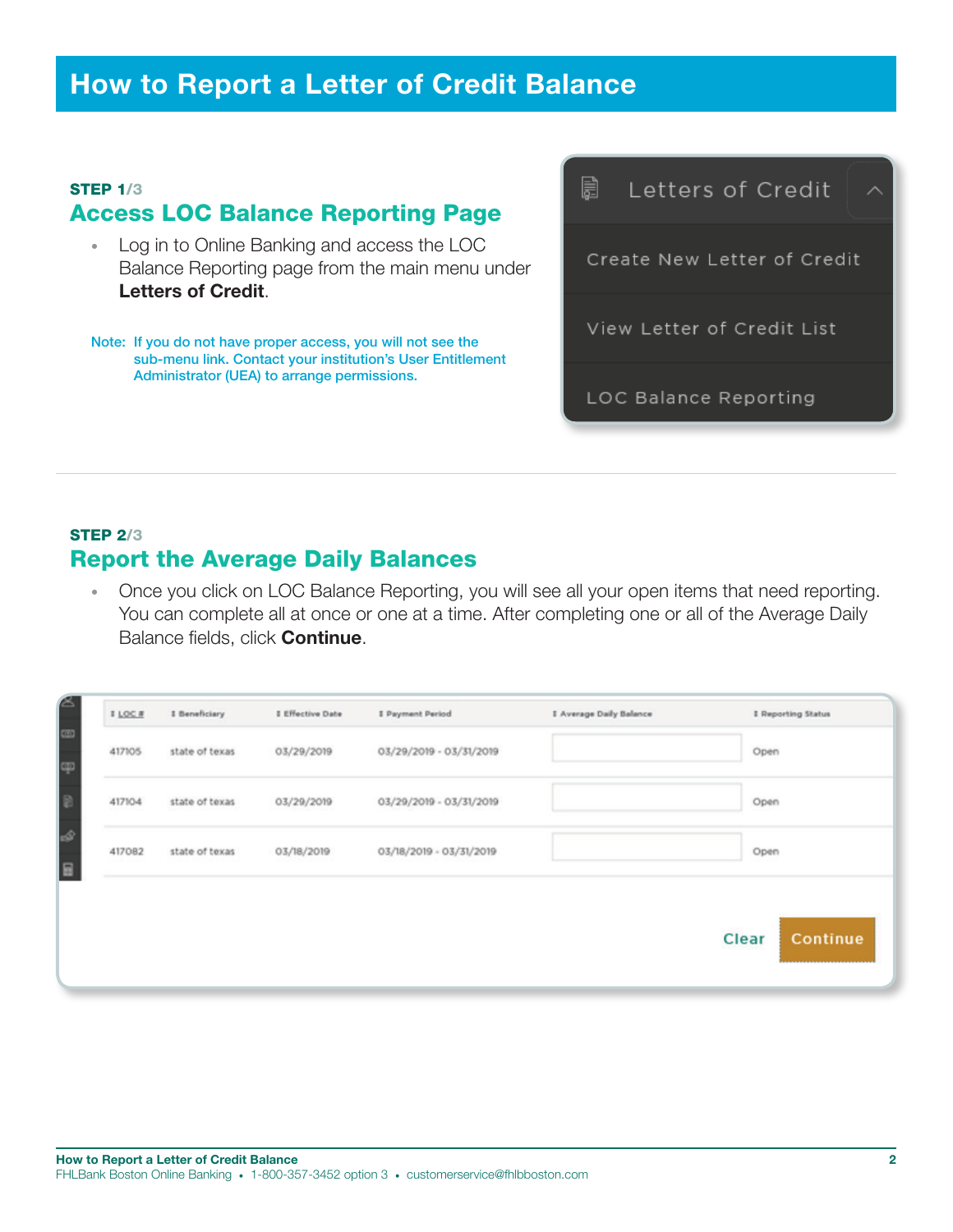#### STEP 3/3 Preview and Confirm Your Submission

• After clicking Continue, you will be presented with a preview page to validate that your balances are correct. If they are correct, click on **Submit**.

| $\Box$         |                              | <b>Header Placeholder Preview</b> |        |  |  |  |
|----------------|------------------------------|-----------------------------------|--------|--|--|--|
| $\circledcirc$ | Letter of Credit # XXXXXX    |                                   |        |  |  |  |
| ক্সে           | <b>Beneficiary</b>           | City of Boston                    |        |  |  |  |
|                | <b>Effective Date</b>        | 12/6/2018                         |        |  |  |  |
|                | <b>Payment Period</b>        | 12/6/2018 - 01/10/2019            |        |  |  |  |
| B              | <b>Average Daily Balance</b> | \$25,356.48                       |        |  |  |  |
|                |                              |                                   |        |  |  |  |
| ☝              | Letter of Credit # XXXXXX    |                                   |        |  |  |  |
|                | <b>Beneficiary</b>           | City of Portland                  |        |  |  |  |
| $\square$      | <b>Effective Date</b>        | 12/6/2018                         |        |  |  |  |
|                | <b>Payment Period</b>        | 12/6/2018 - 01/10/2019            |        |  |  |  |
| g              | <b>Average Daily Balance</b> | \$150,896.45                      |        |  |  |  |
|                |                              |                                   |        |  |  |  |
| $\mathscr{L}$  |                              |                                   |        |  |  |  |
|                |                              |                                   |        |  |  |  |
|                |                              |                                   |        |  |  |  |
|                |                              |                                   |        |  |  |  |
|                | <b>Back</b>                  |                                   | Submit |  |  |  |
|                |                              |                                   |        |  |  |  |
|                |                              |                                   |        |  |  |  |

• After a successful submission, you will see the following message.